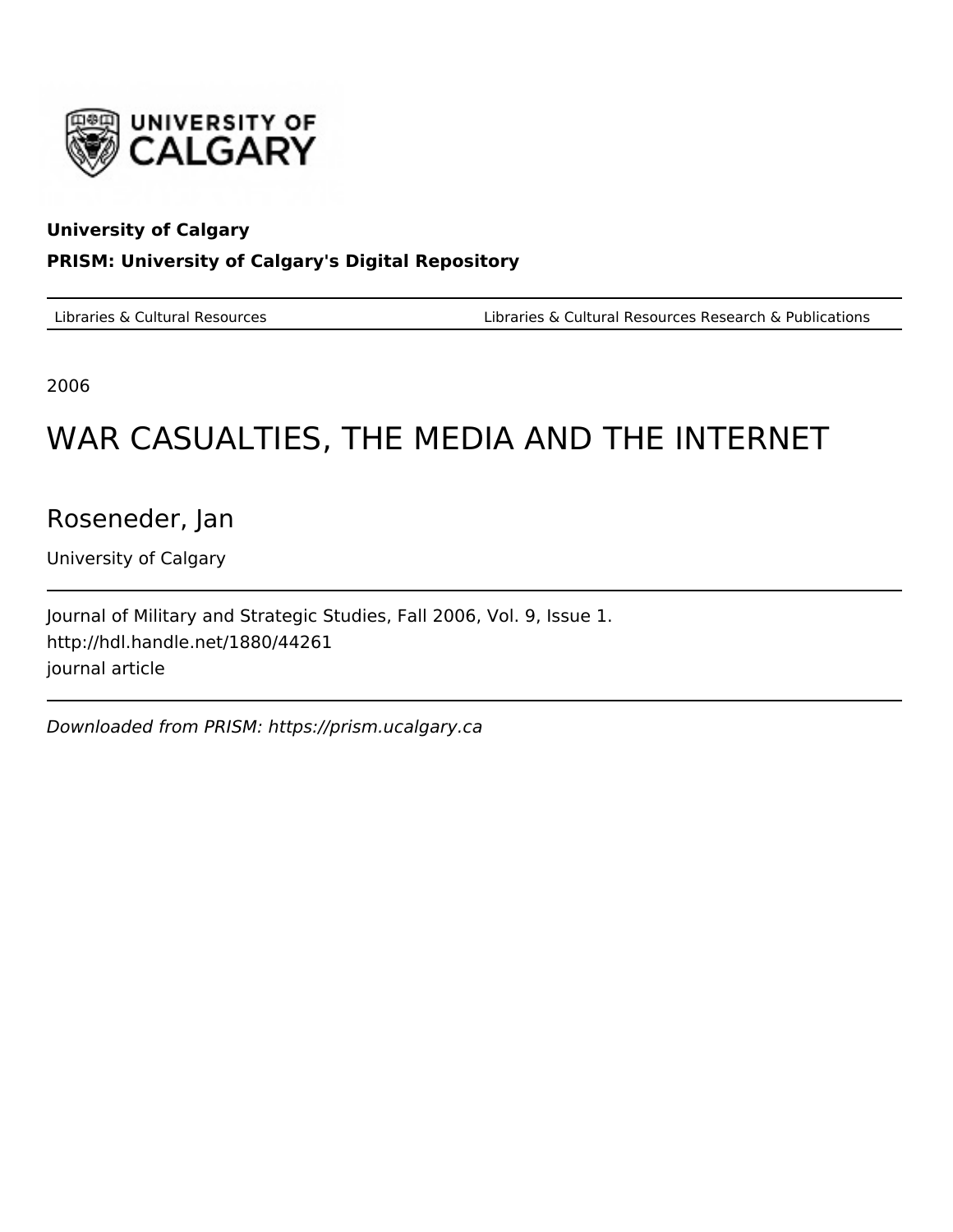## **WAR CASUALTIES, THE MEDIA AND THE INTERNET**

## *Jan Roseneder, Centre for Military and Strategic Studies, University of Calgary*

#### *Introduction*

The toll of Canadian casualties in Afghanistan has been one of the more hotly debated problems in Canadian politics during the last 6 months. As each new casualty report makes its way through radio, television, newspaper and internet channels, the public and politicians feel free to question Canada's role in the Afghanistan conflict, while the immediate and regimental families deal with the pain of loss. In this first decade of the  $21<sup>st</sup>$  century, the immediacy of the reports and the graphic details are critical factors that the public has not had to deal with in prior military actions. This detailed reporting, in all forms of media, and the up-to-date coverage of every event has alternately engaged and distanced the Canadian people and provided distinct platforms for political parties.

#### *Historical Context*

Throughout the ages, the worst aspect of armed conflict has been the toll of casualties. In centuries past, the only way anyone would find out if a soldier died in battle was if his fellow soldier or commander reported the death. Word of mouth was succeeded eventually by the posting of lists on church doors or town gates.

©Centre for Military and Strategic Studies, Canadian Defence & Foreign Affairs Institute, 2006. With the advent of newspapers, lists of casualties were reported as soon as such lists became available: from official sources, reporters or wherever information could be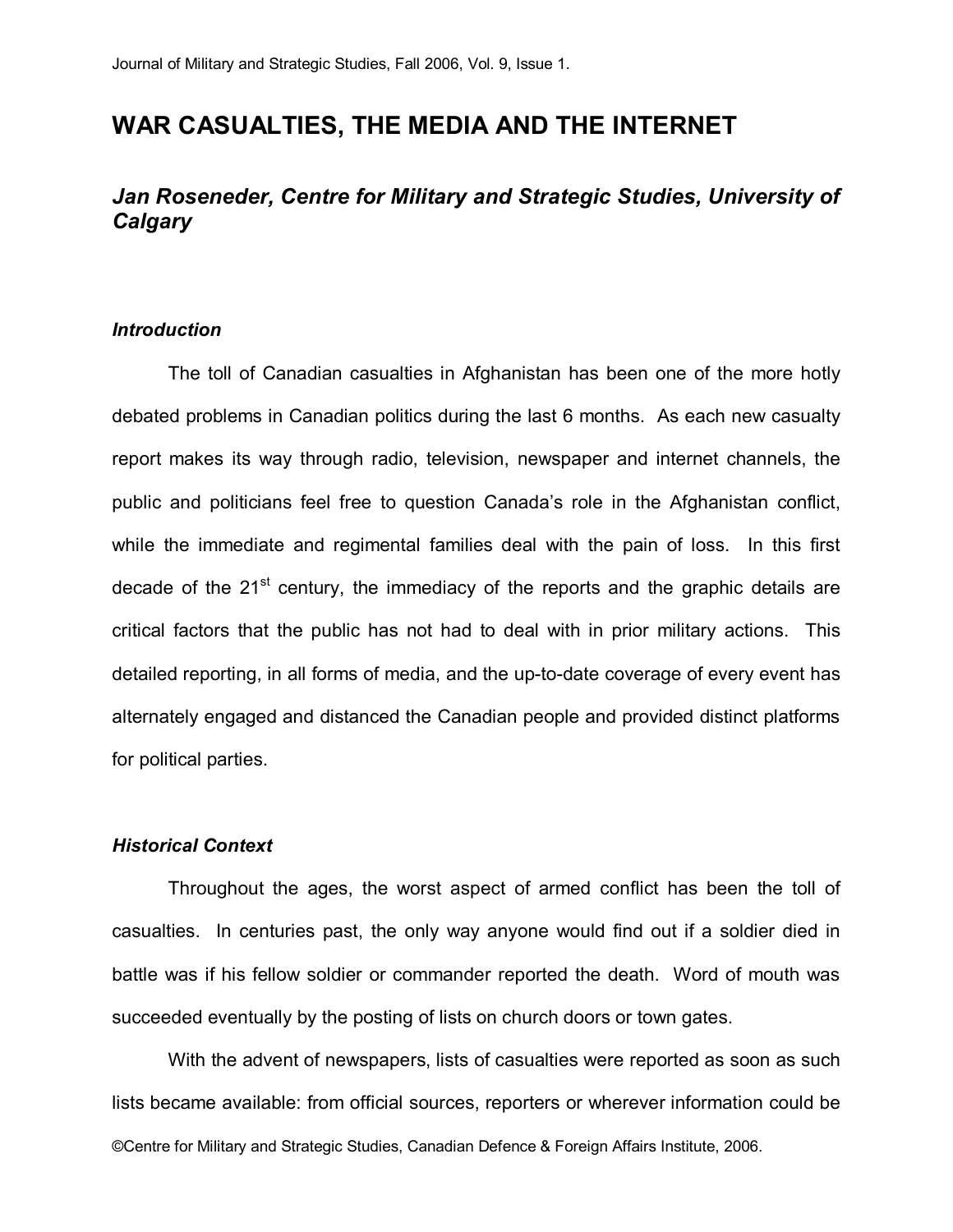acquired. The Battle of Waterloo, which took place on Sunday, June 18<sup>th</sup> 1815, was reported in detail on page two of the later edition of *The Times* of London on Thursday, June 22<sup>nd</sup>, with the heading of "We again stop the Press" reprinting of the full dispatch from Wellington, dated June 18 1815.  $1$  Wellington wrote "...Our loss was great as Your Lordship will perceive by the enclosed return…2 PS. I have not yet got the list of killed and wounded, but I enclose a list of Officers killed and wounded on the two days". It was four days from battle to newspaper listing, much too early for all family members to be notified.

<sup>1</sup> *Dispatch from FieldMarshal the Duke of Wellington*. *The Times*, 22 June 1815, p.2. (NOTE: This item isprinted in an edition dated Thursday morning, 11 o'clock. It appears in the microfilm edition of *The Times*, which is standard in many research libraries. The digital edition of the paper appears to be a later one and the dispatch does not appear until June  $23<sup>rd</sup>$ .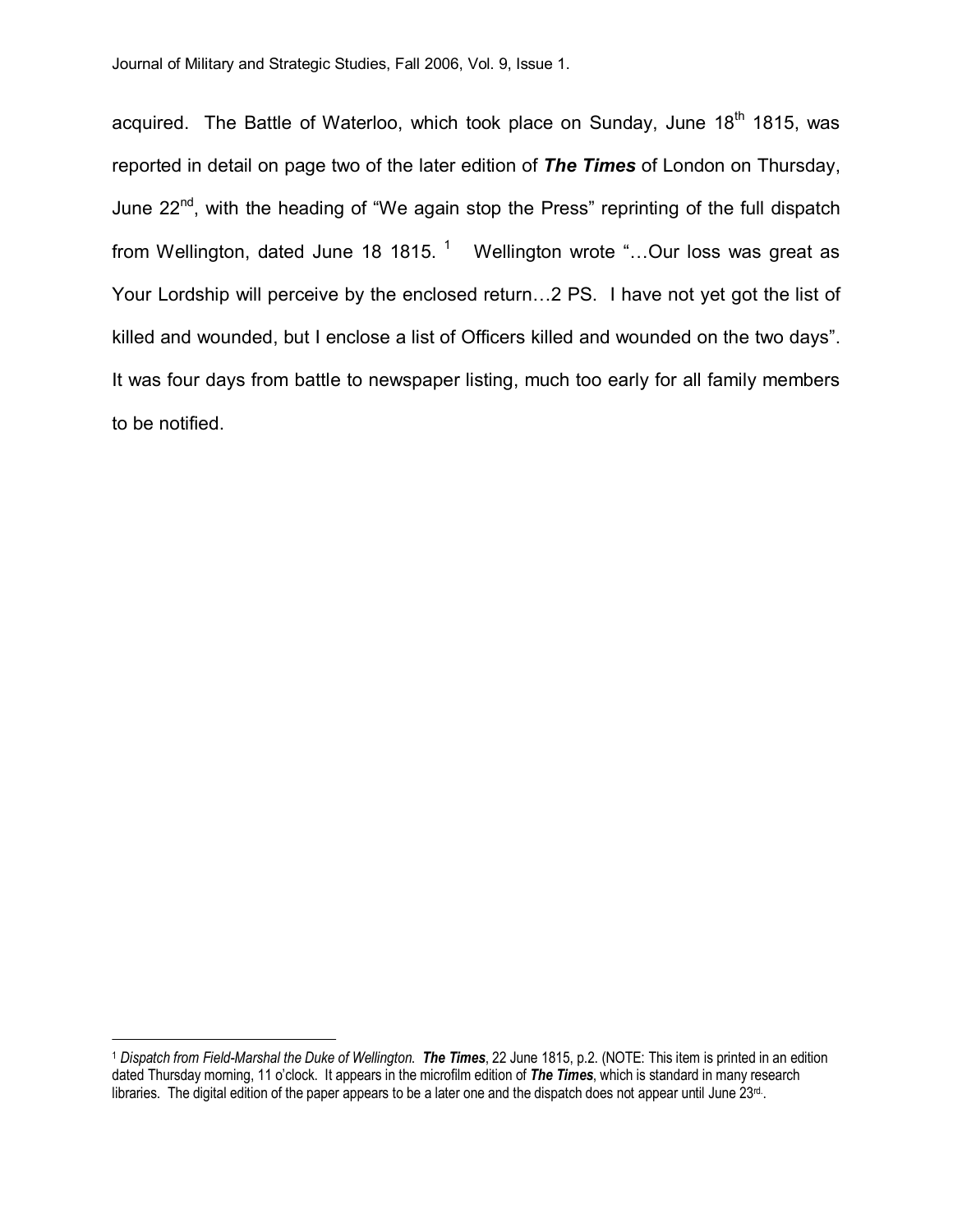BRITISH OFFICERS KILLED AND WOUNDED. KILLED. Duke of Branswick Oels. Lieutenant-General Sir Thomas Picton.<br>Major-General Sir W. Ponsonby.<br>Colonel da Plat, K. G. L. Colonel Crateta, ditto. Colonel Morrin, 69th Regiment.<br>Colonel Sir W. Ellis, 23d. Lieutenant-Colonel Macara, 42d Regiment.<br>Lieutenant-Colonel Cemeron, 92d Regiment.<br>La-Col. SirAlex. Gordon, X.C.B. A.D.C. to the Duke of Wellington.<br>L.-Col. SirAlex. Gordon, X.C.B. A.D.C. to the Duke of Wellington. Lieutesant-Colonel Canding.<br>Lieutesant-Colonel Canding.<br>Lieutesant-Colonel Carrie, Lord Hill's Staff.<br>Major the Hon. Fred. Howard, 10th Hussan.<br>Major George Baib, Royal Artillery. Major Norman Ramsay, ditto. Major Cairnes, ditto. Major Chirnes, ditto.<br>
Major Chambers, 30th Regiment,<br>
Brevet Major Crothon, 5th Division.<br>
Brevet Major Rosewicl, 9d Light Regiment.<br>
Captain Bolton, Royal Artillery,<br>
Captain Gawtord, Guards.<br>
Captain Chambers, A. D.C. t Captain Charles Ellis, 95th Regiment.<br>Captain Reiortson, 73d Regiment.<br>Captain Reimedy, 73d Regiment.<br>Captain Schauman, 3d L4. Bat. K. G. L.<br>Captain Holycowan, 1st Ditto.<br>Captain Holycowan, 1st Ditto.<br>Captain Goelen, Ditto ô, Eusign Lord Hay, Aide-Go-Camp to General Maitland. ×. Eusign Lord Hay, Aide Go Camp to Ge<br>Easign Brown, 1st Guard.s<br>Contract Merchant Wouxingh. Geoeral His Royal Highness the Prince of Orange, G. C. B. sevi.relv. Lieu. In ours: the Earl of Uxhtidge, G.C. B. sight leg amputated,

During World War Two, newspapers throughout the world were reporting casualties on a daily basis. The listings quite often postdated the event by days or even weeks, depending on how soon the information was released by the War Offices. This in turn reflected the sensitivity of troop movements or air raids; enemy agents were believed to monitor the units and other details of war casualties. Nearly one hundred and thirty years after Waterloo, the *Calgary Herald,* on the evening of Monday, June  $22<sup>nd</sup>$  1942, published under the heading "Died In Service", an official Casualty List which had been issued the morning of the  $22<sup>nd</sup>$  by the RCAF. Sgt. George Brockington was listed as Killed in Action Overseas, with an additional 15 individuals listed as Missing.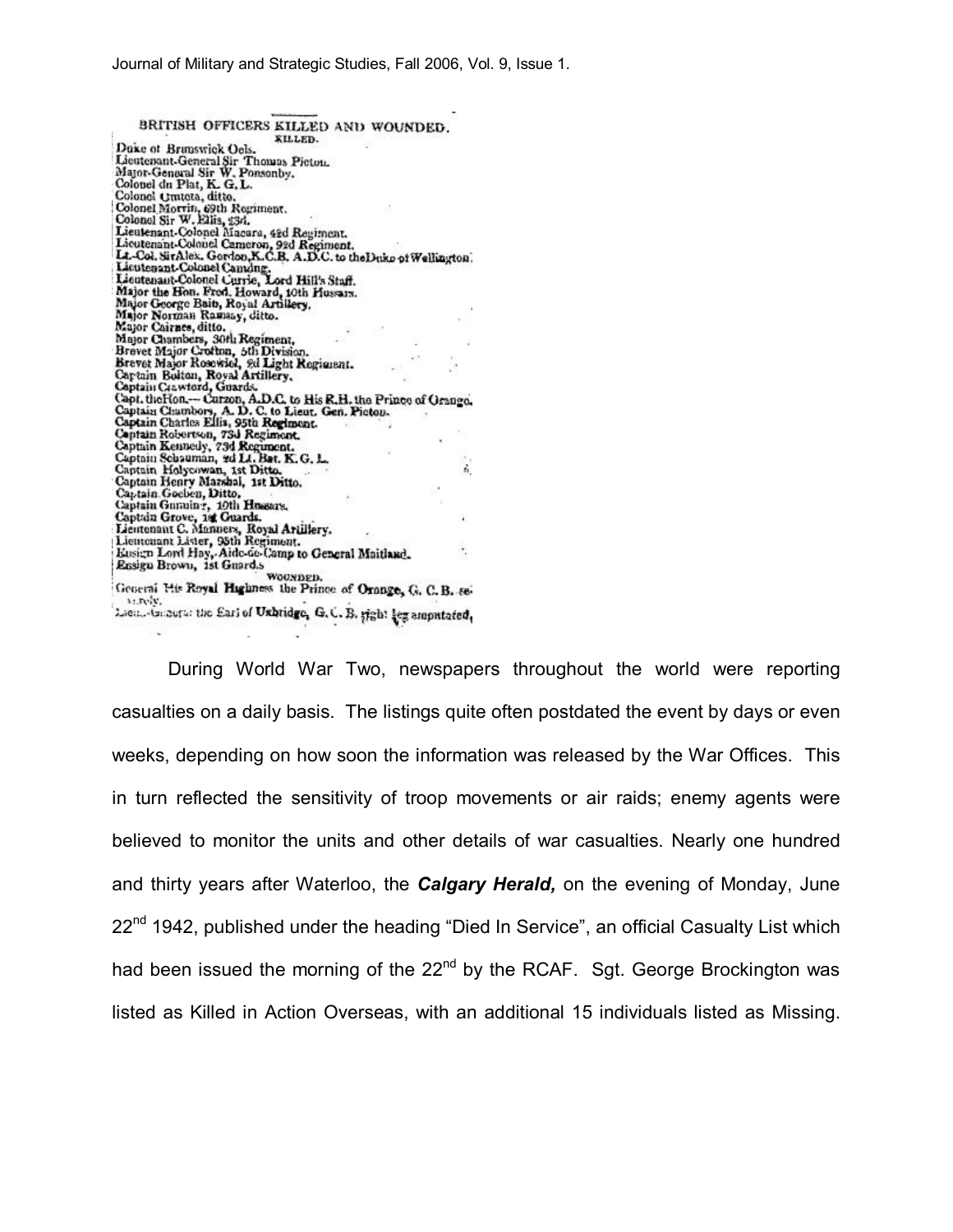There were 10 names of RCAF personnel killed in Canada. Brockington had died on June  $12^{th}$ : a gap of ten days.  $2^{th}$ 

On June 22nd 1968, during the Tet Offensive in the Vietnam War, the *New York Times* published the Defense Department's daily list of war casualties: 2 Army and 4 Marine. The name, rank and hometown were given for all six, including Specialist  $5<sup>th</sup>$ Class John J. Kedenburg, later awarded the Medal of Honor. His death had occurred nine days earlier on June 13 $^{\sf th}$ .  $^{\sf 3}$ 

The delay between the date of the casualty and the public announcement of the details, including name, was still significant even at a time when reporters were there to cover the war for newspapers, magazines and television.

## *21st Century*

As late as 2000, Michael Ignatieff, in his book *Virtual War: Kosovo and Beyond*, expressed concern that, for many people, war was becoming a virtual reality, a type of arcade or computer game. Many scholars and students of military history suggested a distinct decrease in the public's tolerance for "real" casualties during the many wars and skirmishes US, NATO, UN and other troops were engaged in.

Media coverage of the events of 9/11 created a different concept of casualties. Those killed by terrorists in event such as the destruction of the World Trade Centre or the London Underground bombings have become themselves a type of war casualty report. Suddenly, the individual face of war has become as real as it was in the local village newspapers of the First World War.

<sup>2</sup> Died in Service. **Calgary Herald,** 22 June 1942, p.5.

<sup>3</sup> *War Casualties*. *New York Times*, 22 June 1968, p.10.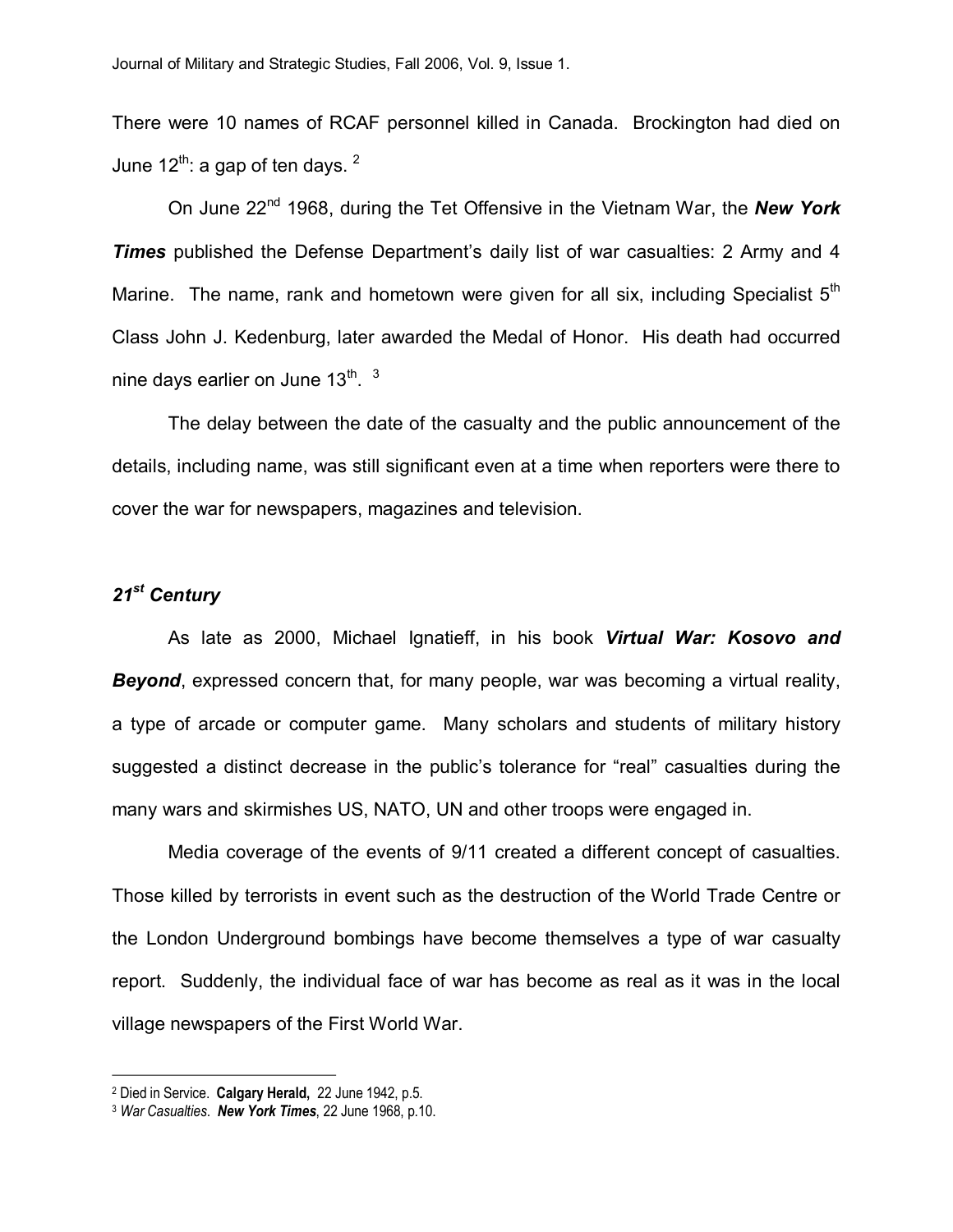## *Television News Websites*

Today, television and the internet have brought almost instant notification of war fatalities. The public knows immediately that a NATO soldier has been killed in Afghanistan; soon after, we know the nationality. Hopefully, we do not find out the name until family has been notified. This focus on instant, in-depth coverage of war casualties has resulted in what amounts, in two cases, to a real-time Roll of Honour. Both CBC and CNN television have websites which feature a list of casualties of the war in Afghanistan.

In the case of CBC, this site is part of "CBC News Indepth: Afghanistan"

([www.cbc.ca/news/background/afghanistan/casualties/total.html](http://www.cbc.ca/news/background/afghanistan/casualties/total.html)).

| ◎ | <b>Master Cpl. Jeffrey Scott</b><br><b>Walsh</b> | <b>Killed</b> | Shooting accident, Aug. 9, 2006<br><b>CBC Story</b> |
|---|--------------------------------------------------|---------------|-----------------------------------------------------|
|   |                                                  |               |                                                     |

| 2 soldiers | <b>Wounded</b> | 2006<br>Firefight,<br>July<br>8,<br><b>CBC</b> story |
|------------|----------------|------------------------------------------------------|
|            |                |                                                      |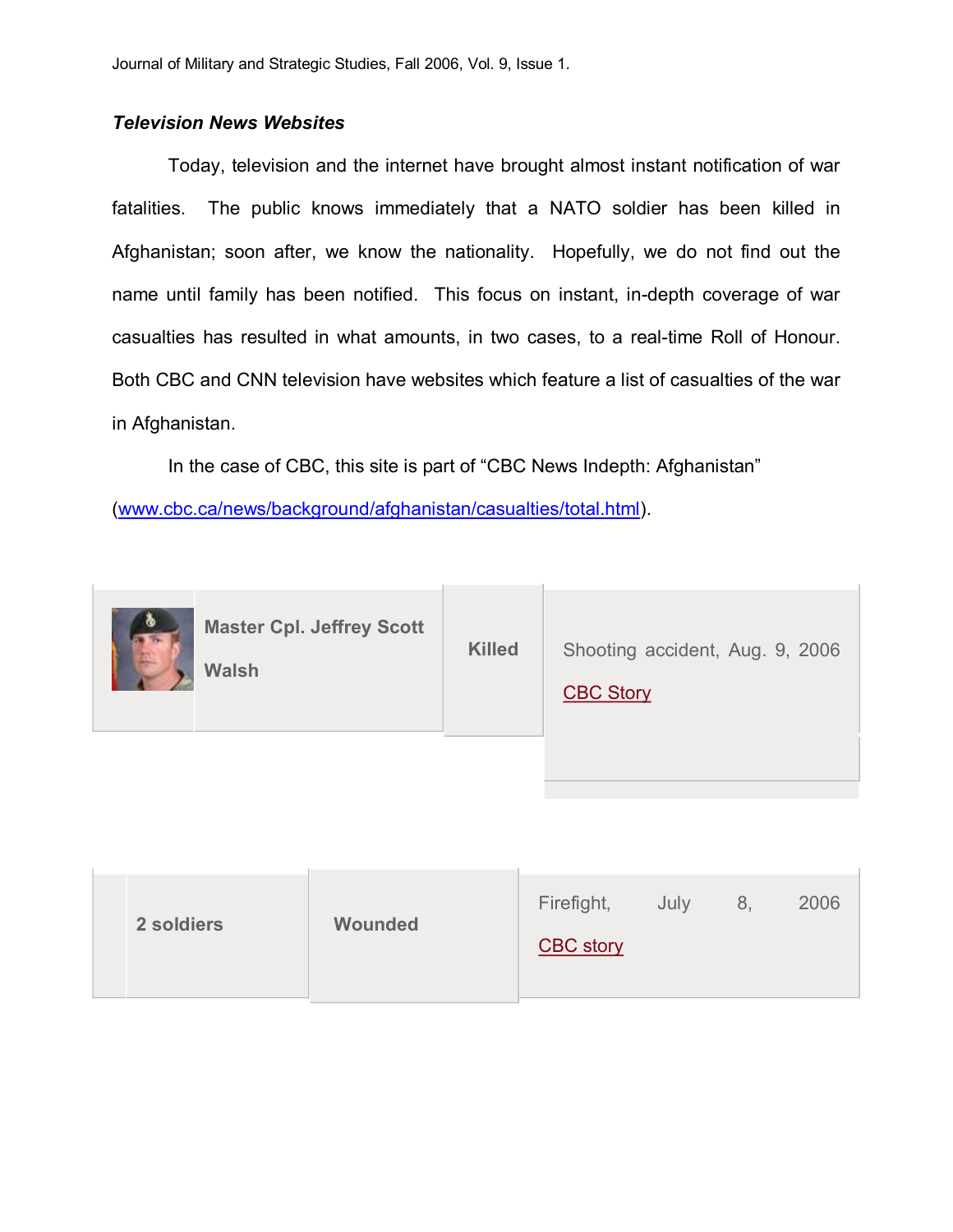Focusing specifically on Canadian soldiers, the CBC site lists latest to earliest incidents in a table, with the sanitized headings of **Casualties**, **Outcome** and **Date**. Where the **Outcome** is given as Killed, the **Casualties** section lists name and rank and includes a photograph; while **Date** includes a succinct description of the incident. If the **Outcome** is Wounded, the **Casualties** section lists only the number of soldiers involved, with an occasional two or three word explanation, eg., "Roadside bomb". Followup links to individual CBC stories are appended to the listing.

Comparing the website on August  $18<sup>th</sup>$  2006 (2:52pm MDT) to that of August 21<sup>st</sup> 2006 (5:23MDT), it is apparent that CBC was not actively maintaining the site. On both days, the latest casualty was reported to be a soldier Killed in a Suicide bombing August 11, 2006. No update of name or photograph had appeared more than a week after these details were released in the general media and on CBC television itself.

The CNN website (http://edition.cnn.com/SPECIALS/2004/oef.casualties/), however, appears to be maintained on an almost hourly basis. The website is termed Enduring Freedom Casualties and, while it does not report wounded, it does report deaths of all participants in the coalition forces – except those of Afghanis themselves. The actual site is difficult to track and a search for "Afghanistan casualties" on the main CNN website results in a second site – [http://icasualties.org/oef/.](http://icasualties.org/oef/) However, once the CNN sub site has been reached, it is apparent that considerable care has been paid to keeping it up-to-date. An introductory sentence sums up the number of deaths each of the coalition nations have suffered.

Again the site uses a grid to record information, in this case six sections. The first is a photograph, usually official. **Name** includes rank, **Age** is numeric, **Unit** is a full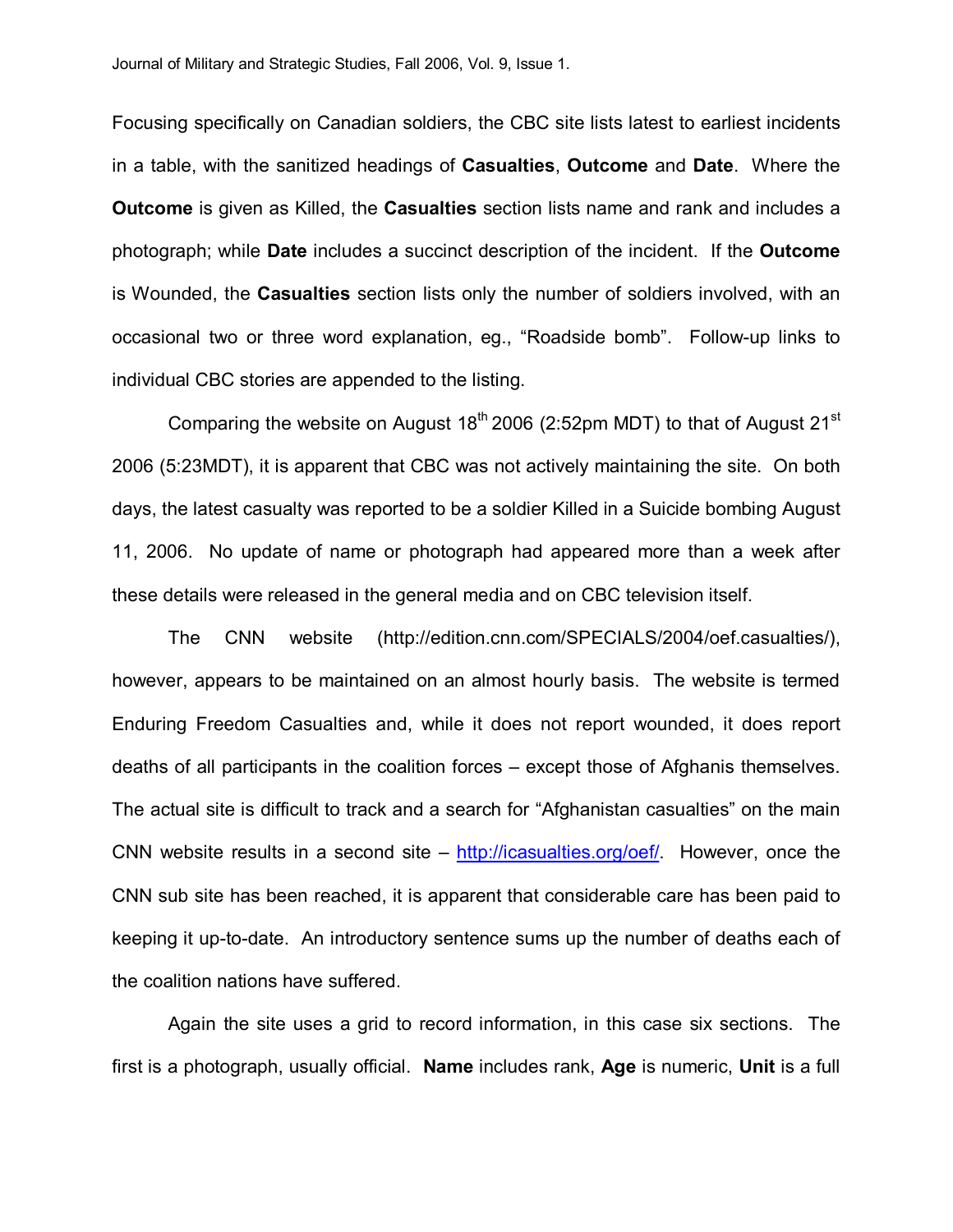and official unit listing, **Hometown** can be anything from county to village, while **Details** are specific as to cause, place and date of death.

On August  $4<sup>th</sup>$  2006, the CNN website was checked several times. At 8:21AM (MST), the introductory statement indicated that 20 Canadians were among the fatalities, with the most recent individual being Corporal Christopher Reid. However, the information on Reid had been inadvertently copied from the entry below him, that of Captain Alex Eida. Both were listed as members of the  $7<sup>th</sup>$  Parachute Regiment, Royal Horse Artillery and "One of three British soldiers killed… August 1, 2006". By 11:02AM (MST), Corporal Reid's information had been updated. While his **Age** was not available, the Unit was correctly stated as 1<sup>st</sup> Battalion, Princess Patricia's Canadian Light Infantry, his **Hometown** as Truro, Nova Scotia, Canada and the **Details** correctly stated the date, August  $3<sup>rd</sup>$ , and the fact that his LAV hit a roadside bomb.

By 2:18PM (MST), CNN had further updated its website to list three more Canadian soldiers killed in a grenade attack near Pashmul. Their **Unit**, 1<sup>st</sup> Bn PPCLI, and photographs were included although ages were not stated, only one **Hometown** was given and the actual number of Canadian deaths had not been updated from 20.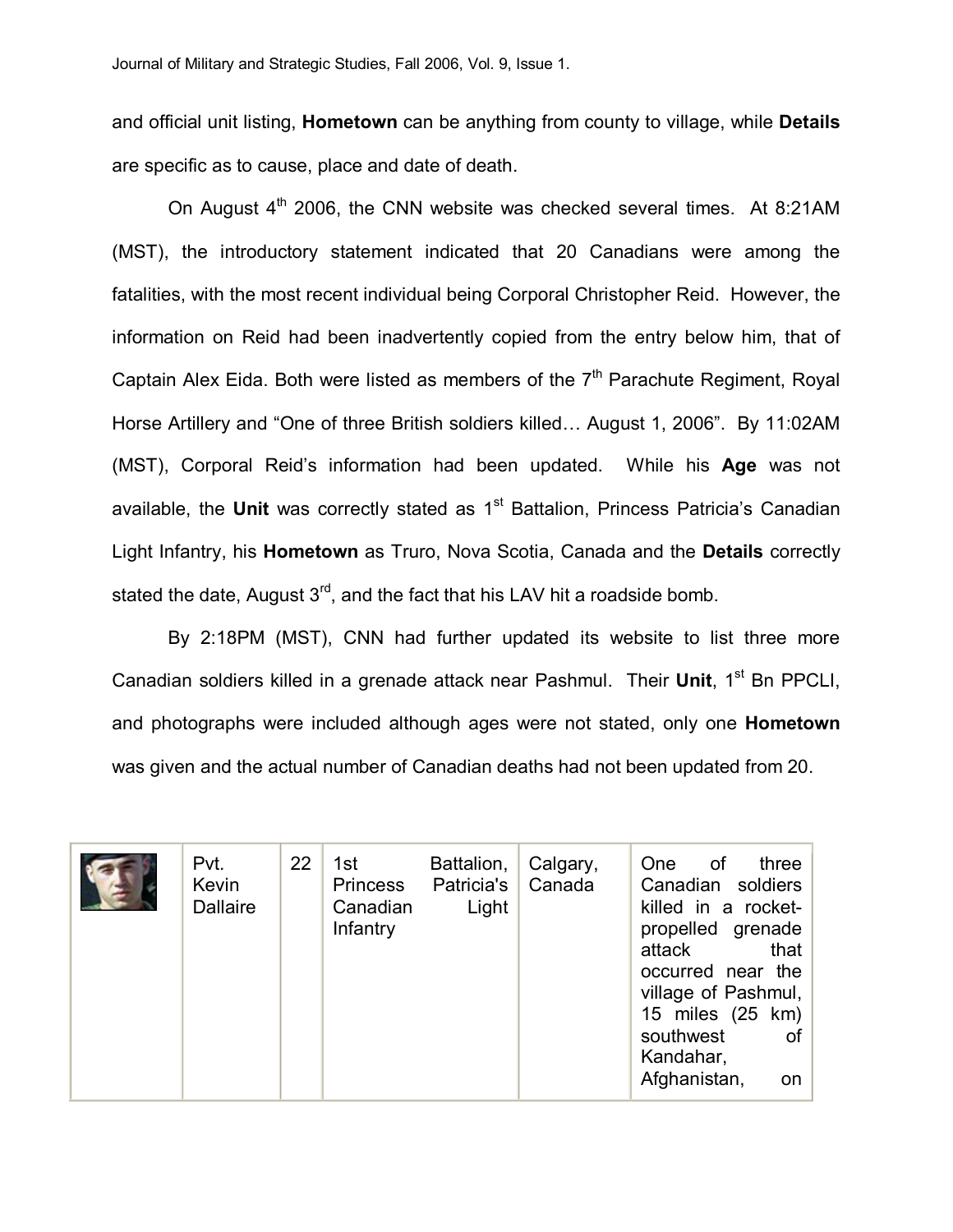|  | August 3, 2006 |
|--|----------------|
|--|----------------|

Why do the media feel so compelled to report these details? The reason has passed from simple information to a compulsive need to know. Is it the public who needs or indeed, even wants to know? Or is it another way that the media seeks "in-depth" coverage as it happens", needing to vindicate its own participation in the battles and operations it reports?

#### *Casualties Defined: Killed in Action and Killed in Accidents*

The definition of was casualty has varied over the years. Hugh Smith<sup>4</sup> states "In this context the term usually refers to deaths… such deaths are taken to be the result of hostile action". More usually, however, the media and official sources seem to agree that, as in all casualty lists, not all deaths are as a result of Killed in Action or Died of Wounds. Even during World War I, Died of Disease was a common notation, particularly for groups such as Canadian natives, exposed to tuberculosis in the trenches. Accidental deaths are frequent: during World War II over 3,000 individuals of various Allied air forces were killed in training accidents within Canada itself. These were all included as war casualties. On CNN's Operation Enduring Freedom Casualties website, while the majority of the deaths have been as a result of enemy action, many others have come from traffic accidents, accidental discharges, illnesses and the euphemistic "friendly fire". During the first 4 months of Operation Enduring Freedom

<sup>4</sup> Smith, Hugh. *What Costs Will Democracies Bear? A Review of Popular Theories of Casualty Aversion. Armed Forces & Society* 31:4 (2005) pp.490.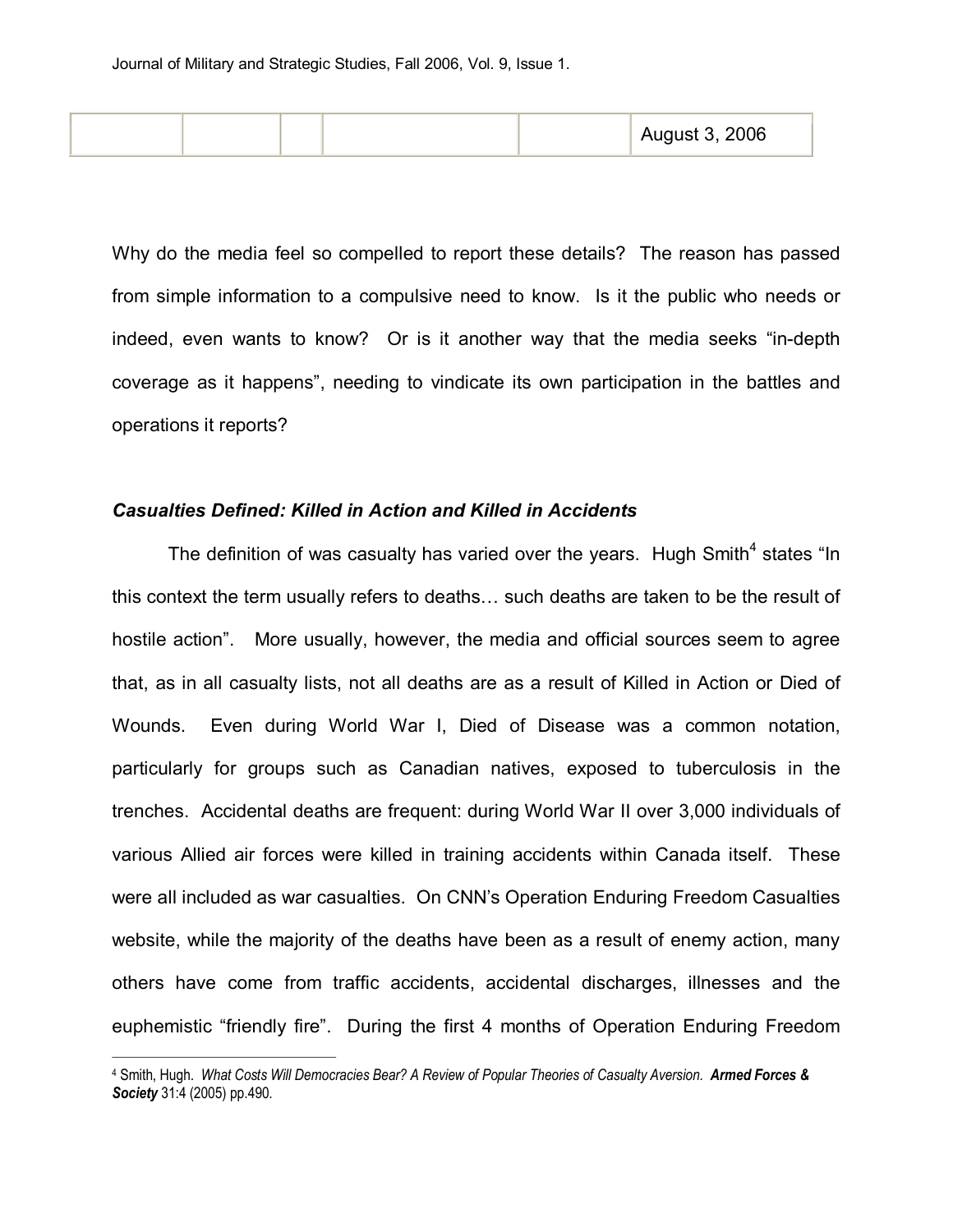(October 2001-January 2002), CNN recorded 22 casualties, of which 20 were either as a result of accidents or friendly fire. From October 2005 to January 2006 there were 21 casualties, 13 of which were a direct result of enemy action. Regardless of the cause, however, the death of a soldier assigned to Theatre of Operations in Afghanistan, even if on leave in another country, is being counted as a war casualty and will go down in the historical statistics as such. Whether these statistics are official or not has yet to be determined.

#### *Effects of In-Depth Casualty Reports*

On many occasions in the past, most noticeably during the Vietnam War, the "casualty factor" has become a major rallying point for opposition to a military operation. Studies of the effect of this factor have indicated that war deaths and the public's reaction to these, do make a difference in voting patterns and support for political platforms. (Smith, Gartner). In the Canada of 2006, politicians and the media are arguing whether the casualty factor of the Canadian military presence in Afghanistan can be justified. From the military point of view, according to General Rick Hillier, "we are soldiers. This is our profession. This is what we do".<sup>5</sup> With each new death, however, the media push the question of public support for Canada's role in Afghanistan. However, this does not seem to have translated into a public outcry against the mission. In fact, "The latest wave of deaths and injuries among Canada's

<sup>5</sup> Hillier, Rick. Speech to the Canadian Bar Association, 15 August 2006, St. John's NF http://www.cbc.ca/canada/newfoundland-labrador/story/2006/08/15/hillier-cba.html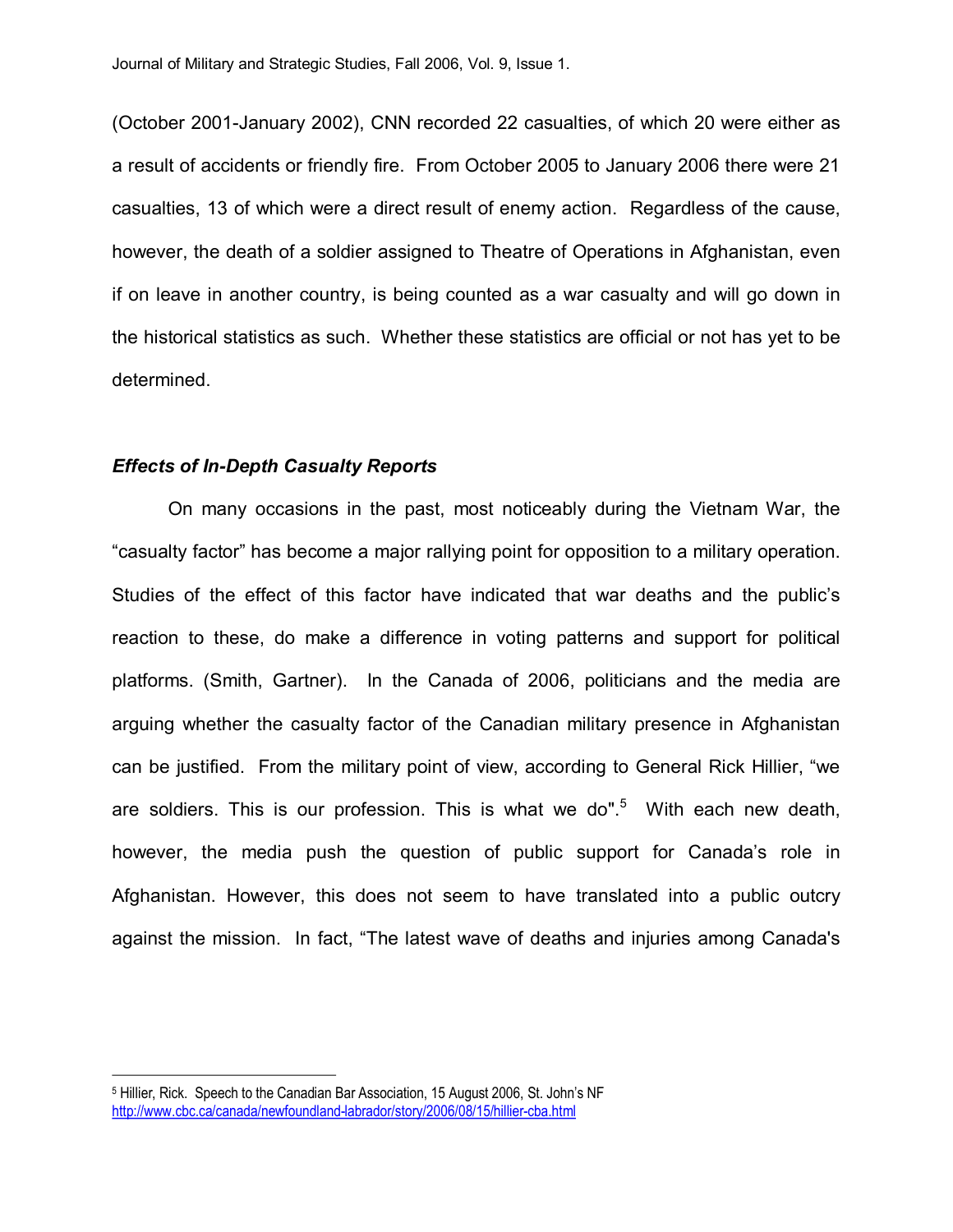troops battling Taliban militants in southern Afghanistan has not translated into a loss of support at home for the mission, a new Ipsos-Reid poll says."<sup>6</sup>

#### *Conclusion*

Because of media attention, the public knows not just the name but the face and personal details of each Canadian casualty of the Afghanistan conflict. While this has certainly made the war much more "next-door" for the average Canadian, it remains to be seen whether it has any effect on a future electoral decision. At present, the Conservative government continues to pursue the former Liberal government's commitment to Afghanistan, with the support of the Liberal Party and the Bloc Quebecois. The New Democratic Party, on the other hand, has officially come out in complete opposition to the deployment of Canadian troops.<sup>7</sup> Whether the casualty factor will play a role in the next federal election or not, only time will tell.

<sup>6</sup> *Backing forMilitary Role Above 50 Per Cent, National Survey Shows*, by Norma Greenaway. TimesColonist (Victoria) 9 Sept 2006 p.A5.

<sup>7</sup> *Policy Convention: 9 in 10 Delegates Vote to Recall Forces from Afghanistan*, by Mike De Souza, *Vancouver Province*, 10 September 2006, A23